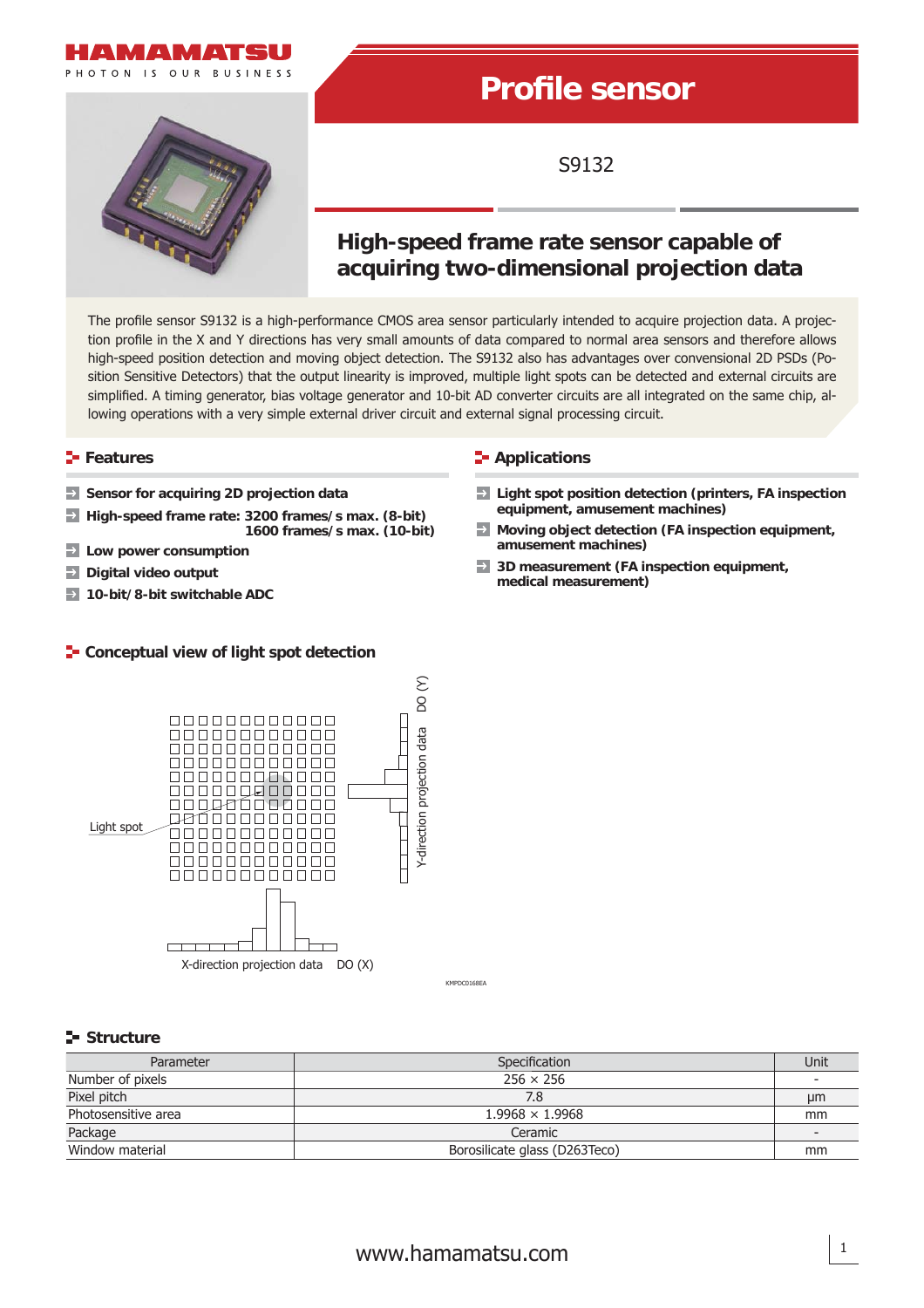#### **Absolute maximum ratings**

| Parameter                       | Symbol | Condition          | Value                                       | Unit    |
|---------------------------------|--------|--------------------|---------------------------------------------|---------|
| Analog supply voltage           | Vdd(A) | Ta=25 °C           | $-0.3$ to $+6$                              |         |
| Digital supply voltage          | Vdd(D) | Ta=25 $^{\circ}$ C | $-0.3$ to $+6$                              |         |
| Gain selection terminal voltage | Vq     | Ta=25 °C           | $-0.3$ to $+6$                              |         |
| AD mode selection voltage       | Vsel   | Ta=25 °C           | $-0.3$ to $+6$                              |         |
| Clock pulse voltage             | V(clk) | Ta=25 °C           | $-0.3$ to $+6$                              |         |
| Start pulse voltage             | V(st)  | Ta=25 $^{\circ}$ C | $-0.3$ to $+6$                              |         |
| Operating temperature*1         | Topr   |                    | $-5$ to $+65$                               | $\circ$ |
| Storage temperature*1           | Tsta   |                    | $-10$ to $+85$                              | °C      |
| Reflow soldering condition*2    | Tsol   |                    | Peak temperature 240 °C, 2 times (See P.9.) |         |

Note: Exceeding the absolute maximum ratings even momentarily may cause a drop in product quality. Always be sure to use the product within the absolute maximum ratings.

\*1: No condensation

\*2: JEDEC level 5

#### **Recommended terminal voltage (Ta=25 °C)**

| Parameter                      |             | Symbol      | Min.            | Typ.   | Max.            | Unit |
|--------------------------------|-------------|-------------|-----------------|--------|-----------------|------|
| Analog supply voltage          | Vdd(A)      |             | 4.75            |        | 5.25            |      |
| Digital supply voltage*3       |             | Vdd(D)      |                 |        | Vdd(A)          |      |
| Gain selection terminalvoltage | High gain   |             |                 |        | 0.4             |      |
|                                | Low gain    | Vg          | $Vdd(A) - 0.25$ | Vdd(A) | $Vdd(A) + 0.25$ |      |
| AD mode selectionvoltage       | 10-bit mode | <b>Vsel</b> | $Vdd(A) - 0.25$ | Vdd(A) | $Vdd(A) + 0.25$ |      |
|                                | 8-bit mode  |             |                 |        | 0.4             |      |
| Clock pulse voltage            | High level  | $V$ (clk)   | $Vdd(D) - 0.25$ | Vdd(D) | $Vdd(D) + 0.25$ |      |
|                                | Low level   |             |                 |        | 0.4             |      |
|                                | High level  |             | $Vdd(D) - 0.25$ | Vdd(D) | $Vdd(D) + 0.25$ |      |
| Start pulse voltage            | Low level   | V(st)       |                 |        | 0.4             |      |

\*3: When the latter-stage digital processing circuit is a 3.3 V family, the high level of digital output signal is 3.3 V when operated at  $Vdd(A)=5$  V,  $Vdd(D)=3.3$  V.

#### **Electrical characteristics (Ta=25 °C)**

| Parameter                                    |              | Symbol    | Min.            | Typ.                     | Max.                     | Unit |
|----------------------------------------------|--------------|-----------|-----------------|--------------------------|--------------------------|------|
|                                              | 10-bit MODE  | f(clk)    | 500             |                          | 5 M                      | Hz   |
| Clock pulse frequency*4                      | 8-bit MODE   |           | 500             |                          | 10 M                     |      |
| Video data rate                              |              | <b>VR</b> |                 | $f(\text{clk})/12$       |                          | Hz   |
| Digital output voltage                       | High level   | VDO(H)    | $Vdd(D) - 0.15$ |                          | $\overline{\phantom{a}}$ |      |
|                                              | Low level    | VDO(L)    |                 |                          | 0.15                     |      |
| Digital output rise time                     | $ CL=10$ pF  | tr        |                 | $\overline{\phantom{0}}$ | 30                       |      |
| $(10 \text{ to } 90\%)^{*5}$<br>$CL = 30$ pF |              |           |                 |                          | 60                       | ns   |
| Digital output fall time                     | $CL=10$ pF   |           |                 |                          | 30                       |      |
| $(10 \text{ to } 90\%)^{*5}$                 | $CL = 30$ pF | tf        |                 |                          | 60                       | ns   |
| Power consumption*6                          |              | D         |                 | 75                       |                          | mW   |

\*4:  $Vdd(A)=Vdd(D)=5 V, V(clk)=V(st)=5 V, Vg=5 V (Low gain)$ 

\*5: CL: Load capacitance of digital output terminal

\*6: Vdd(A)=Vdd(D)=5 V, V(clk)=V(st)=V(st)=5 V, f(clk)=5 MHz, f(st)=1.5 kHz

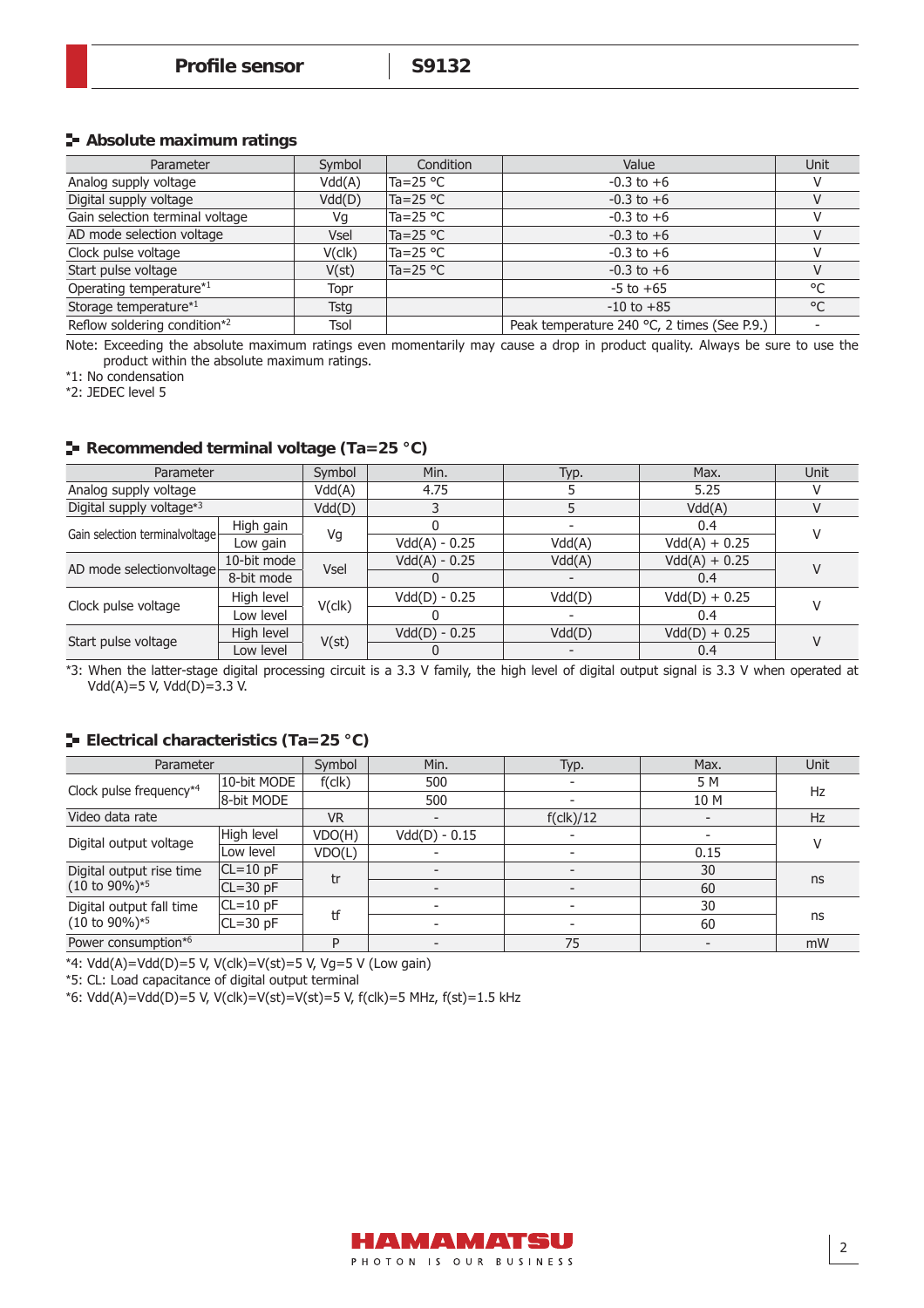| Parameter                      |           | Symbol      | Min.<br>Typ.             |             | Max.                     | Unit          |
|--------------------------------|-----------|-------------|--------------------------|-------------|--------------------------|---------------|
| Spectral response range        |           | Λ           |                          | 380 to 1000 |                          |               |
| Peak sensitivity wavelength    |           | $\lambda p$ | $\overline{\phantom{0}}$ | 650         |                          | nm            |
| Photosensitivity*7             | High gain | <b>RES</b>  |                          | 40          | $\overline{\phantom{a}}$ |               |
|                                | Low gain  |             | $\overline{\phantom{a}}$ | 8           |                          | V/nJ          |
| Dark current                   | ID        |             |                          | 0.2         | 0.6                      | pA            |
| Saturation charge              | Qsat      |             |                          | 8           |                          | рC            |
| Feedback capacitanceof         | High gain | Cf          |                          | 0.2         | $\overline{\phantom{a}}$ |               |
| charge amplifier*8             | Low gain  |             |                          |             |                          | pF            |
| Dark output voltage*9          | High gain | Vd          |                          | 100         | 300                      | mV            |
|                                | Low gain  |             |                          | 20          | 60                       |               |
| High gain                      |           |             | 2.5                      | 3.5         |                          | V             |
| Saturation output voltage      | Low gain  | <b>Vsat</b> | 2.5                      | 3           | $\overline{\phantom{0}}$ |               |
| Photoresponse nonuniformity*10 |           | <b>PRNU</b> | $\overline{\phantom{a}}$ | -           | ±10                      | $\frac{0}{0}$ |

\*7: Vg=5 V (Low gain), Vg=0 V (High gain)

\*8: λ=780 nm

\*9: Integration time=100 ms

\*10: Photoresponse nonuniformity (PRNU) is the output nonuniformity that occurs when the entire photosensitive area is uniformly illuminated by light which is 50% of the saturation exposure level. PRNU is measured using 254 pixels excluding the pixels at both ends, and is defined as follows:

PRNU= $\Delta$ X/X  $\times$  100 (%)

X: average output of all pixels, ΔX: difference between X and maximum or minimum output

#### **Spectral response (typical example)**



KMPDB0231EB

### **A/D converter characteristics (Ta=25 °C)**

|                             | Parameter   | Symbol                   | Value         | Unit    |
|-----------------------------|-------------|--------------------------|---------------|---------|
| Digital output format       |             | $\overline{\phantom{0}}$ | Serial output |         |
| Resolution*11               | 10-bit mode | <b>RESO</b>              | 10            |         |
|                             | 8-bit mode  |                          |               | bit     |
| Conversion time             |             | tCON                     | 12/f(clk)     | $s$ /ch |
| Frame readout time          |             | <b>FR</b>                | 3100/f(clk)   | s/f     |
| Conversion voltage range*12 |             |                          | $0$ to $3.8$  |         |

\*11: Vsel=5 V (10-bit mode), Vsel=0 V (8-bit mode)

\*12: Digital output is available from MSB as serial output.

10-bit mode: D9 to D0 8-bit mode: D7 to D0

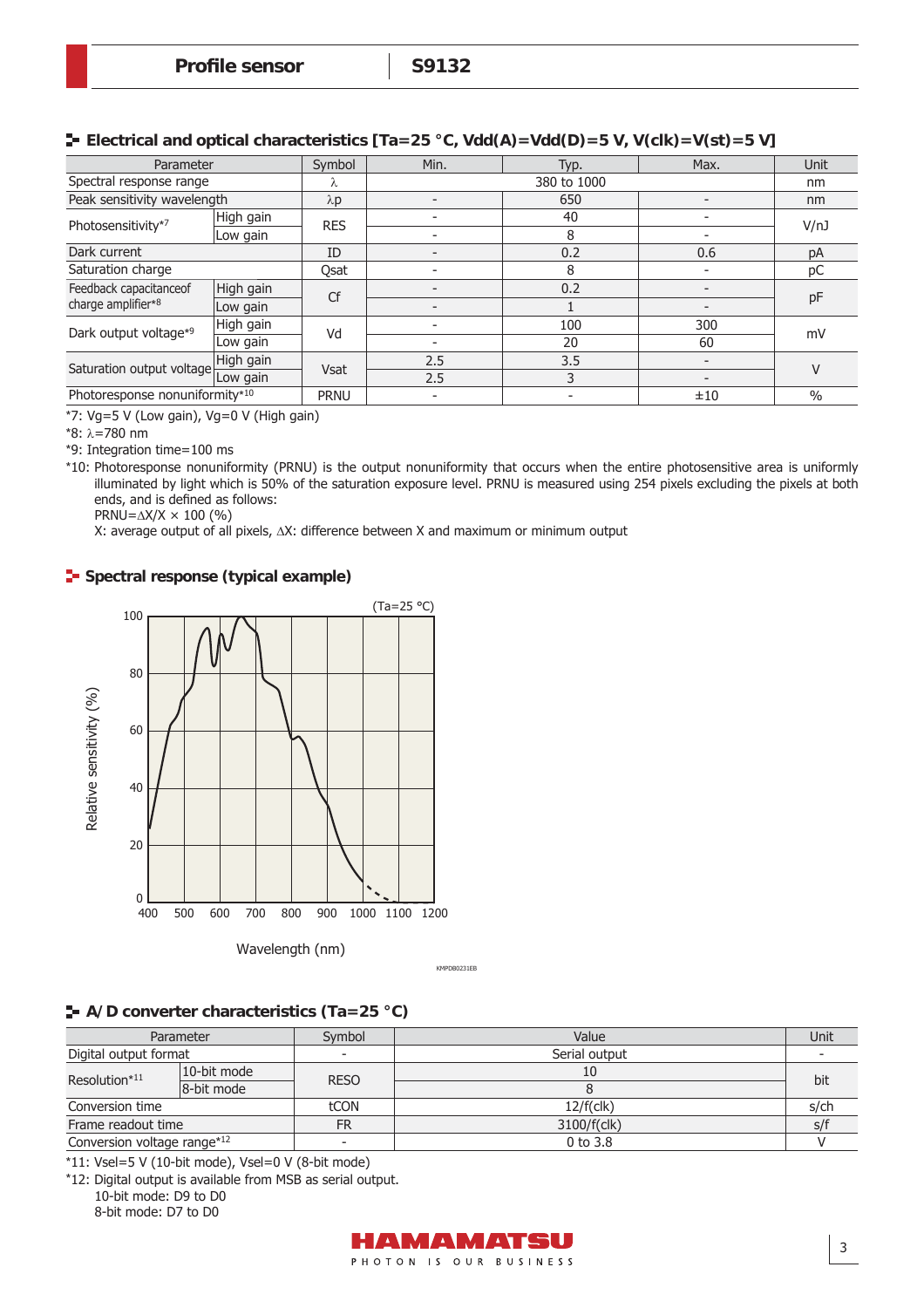#### **Timing chart**



| Parameter                       | Svmbol                        | Min.        | Typ. | Max. | Unit |
|---------------------------------|-------------------------------|-------------|------|------|------|
| Start pulse cycle               | T(st)                         | 3101/f(clk) |      |      |      |
| Clock pulse duty ratio          |                               | 45          | 50   |      | $\%$ |
| Clock pulse rise and fall times | $tr($ clk $)$ , $tr($ clk $)$ |             | 20   | 30   | ns   |
| Start pulse width               | tpw(st)                       | 90          |      |      | ns   |
| Start pulse rise and fall times | tr(st), tr(st)                |             | 20   | 30   | ns   |

Note: Operation in the X and Y directions can be performed independently.

The internal timing circuit starts operating at the fall timing of the clock pulse immediately after the start pulse goes "Low".

It doesn't matter how many times the clock pulse goes "Low" during the "Low" period of the start pulse.

The integration time is determined by the start pulse cycles. However, scince the charge storage of each pixel is carried out between the signal readout of that pixel and the next signal readout of the same pixel, the start time of charge integration differs depending on each pixel. In addition, the next start pulse cannot be input until signal readout from all pixels is completed. The above timing chart applies to operation at 5 MHz. If operated at 10 MHz, the DO, Trig and EOC timings may delay by half a clock cycle.

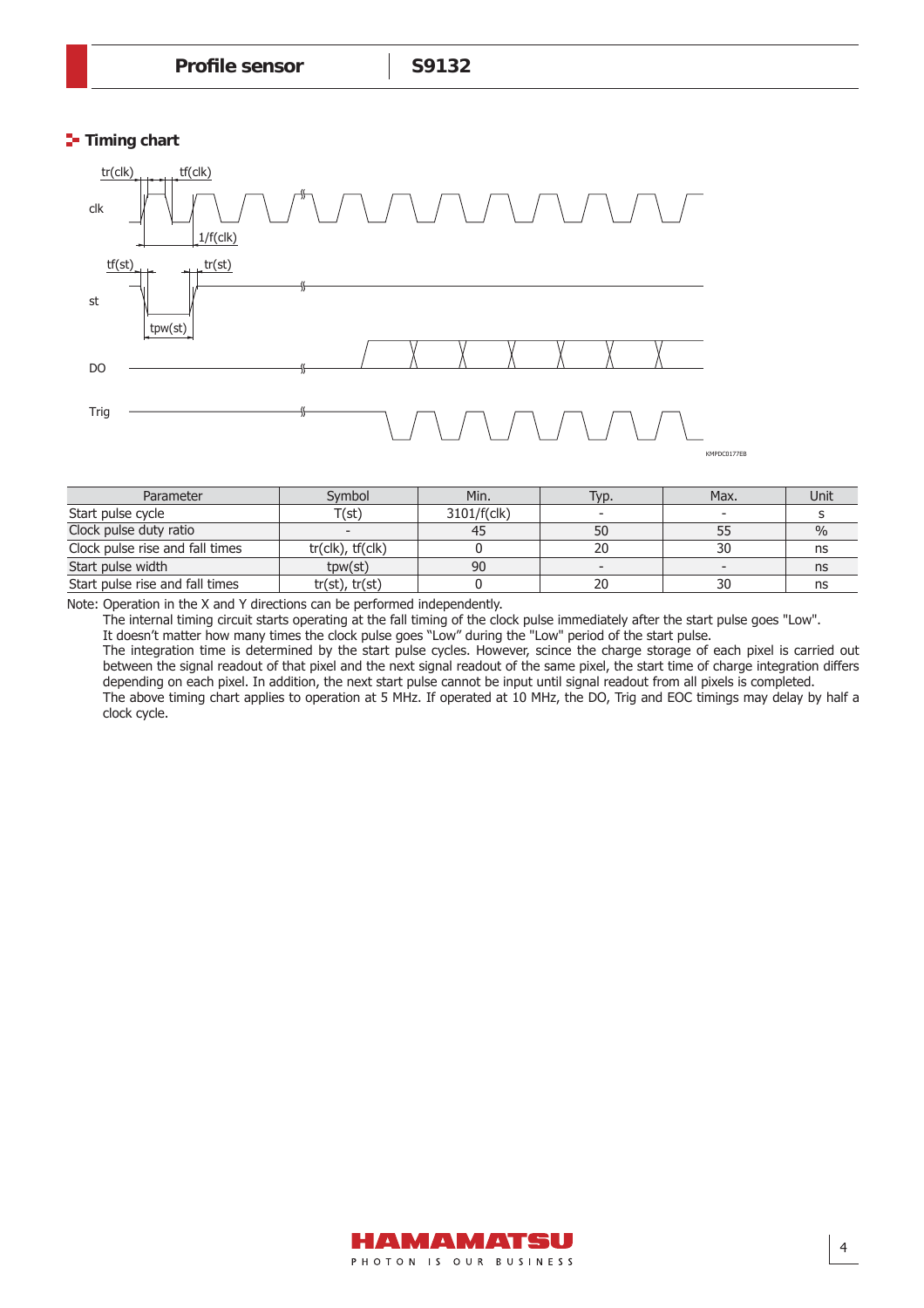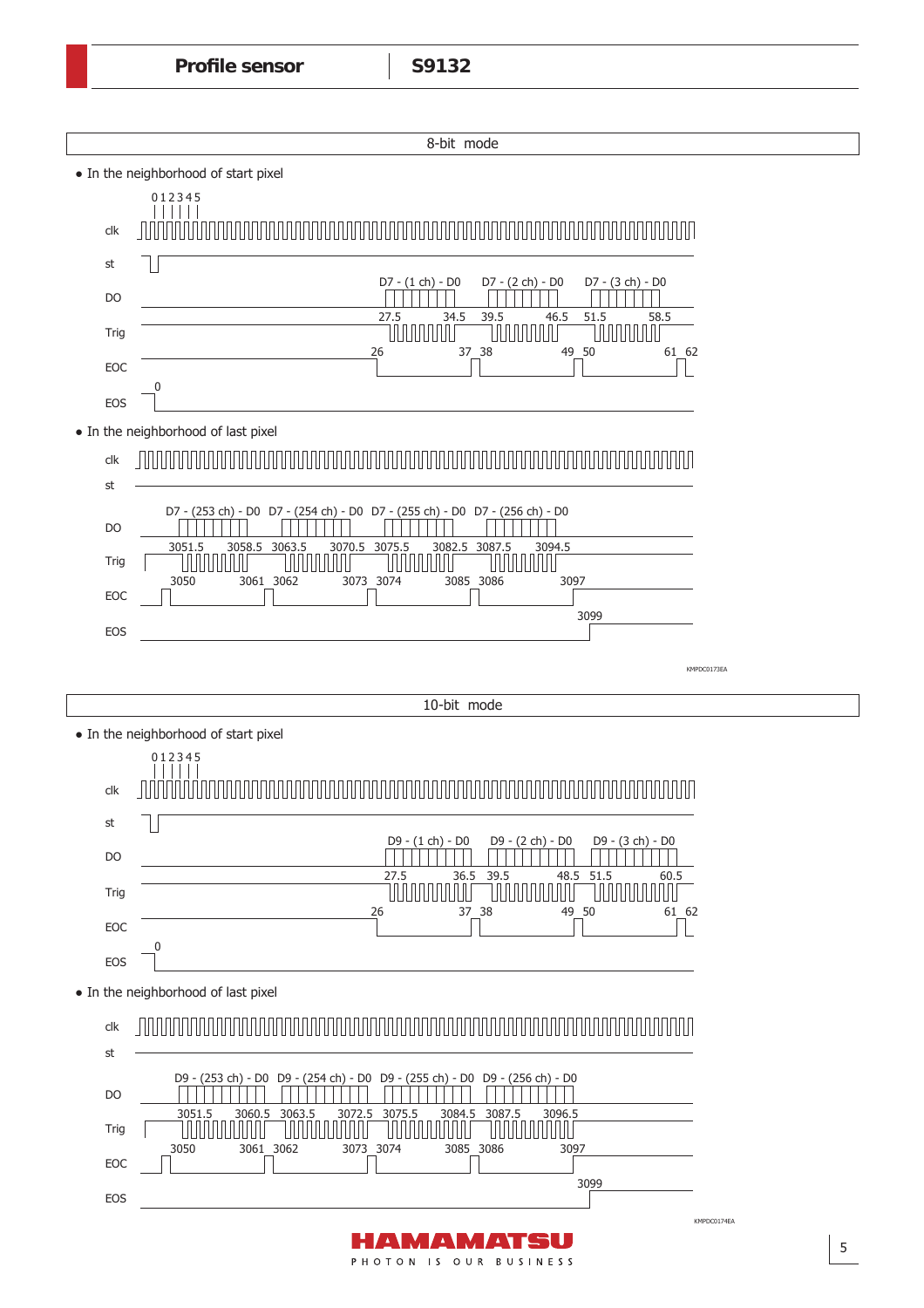**Block diagram** 



#### **E** Connection examples



KMPDC0176EC

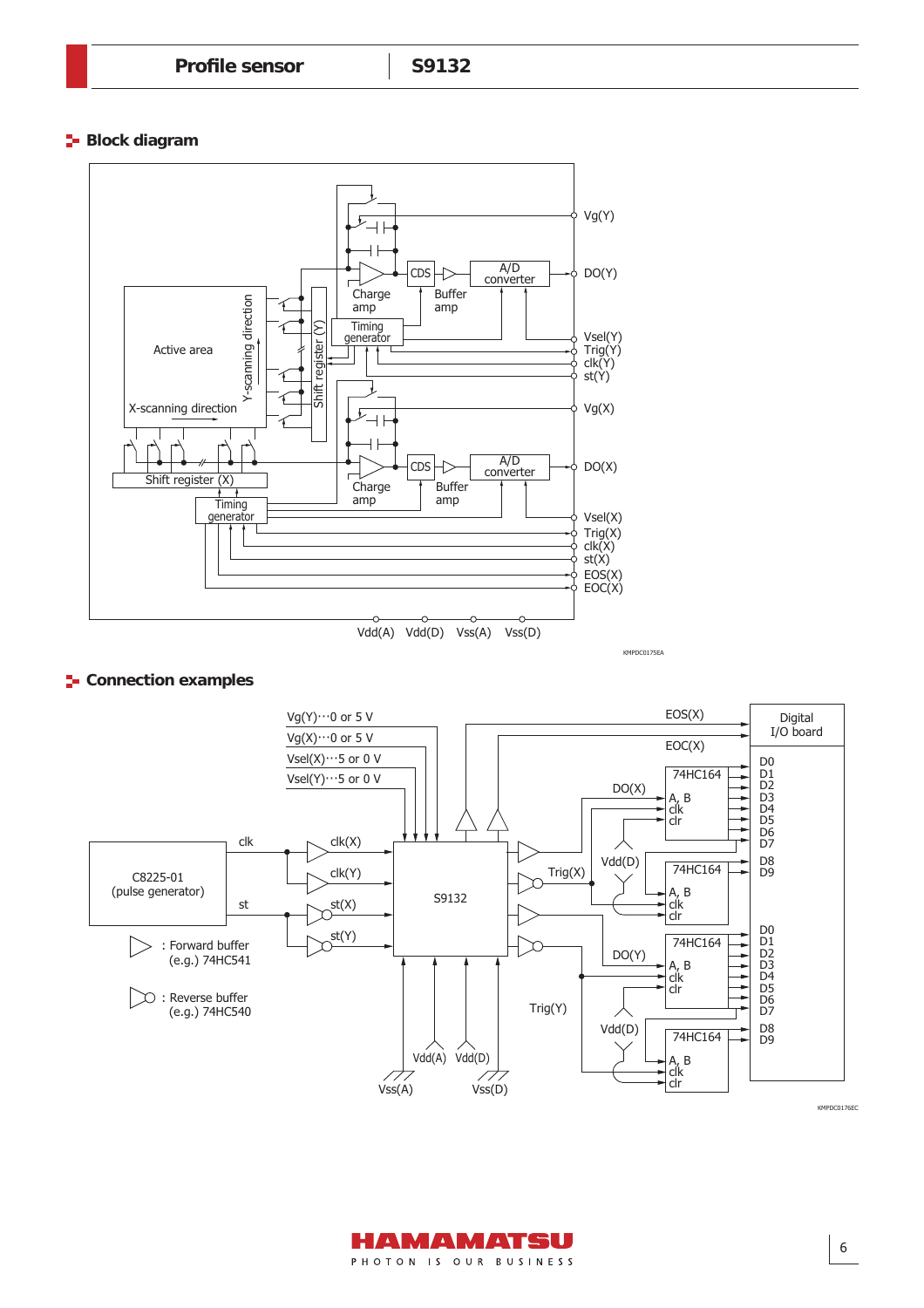#### **P** Dimensional outline (unit: mm)



\*1: Distance from upper surface of window to photosensitive surface

\*2: Distance from bottom surface of package to photosensitive surface

| Pin no.        | Symbol    | I/O     | <b>Function</b>           |
|----------------|-----------|---------|---------------------------|
|                | Vsel(X)   | I       | AD mode selection voltage |
| $\overline{2}$ | Vg(X)     |         | Gain selection voltage    |
| 3              | st(X)     |         | Start pulse               |
| 4              | clk(X)    | I       | Clock pulse               |
| 5              | EOS(X)    | $\circ$ | End of scan pulse         |
| 6              | clk(Y)    | I       | Clock pulse               |
|                | st(Y)     |         | Start pulse               |
| 8              | Vdd(A)    |         | Analog supply voltage     |
| 9              | Vg(Y)     |         | Gain selection voltage    |
| 10             | Vsel(Y)   |         | AD mode selection voltage |
| 11             | VSS(A)    |         | Analog ground             |
| 12             | Vss(D)    | I       | Digital ground            |
| 13             | Trig(Y)   | O       | Trigger pulse             |
| 14             | DO(Y)     | O       | Digital output            |
| 15             | Vdd(D)    |         | Digital supply voltage    |
| 16             | <b>NC</b> |         | No connection             |
| 17             | DO(X)     | O       | Digital output            |
| 18             | Trig(X)   | $\circ$ | Trigger pulse             |
| 19             | EOC(X)    | $\circ$ | End of conversion pulse   |
| 20             | VSS(A)    |         | Analog ground             |

KMPDA0174EC

7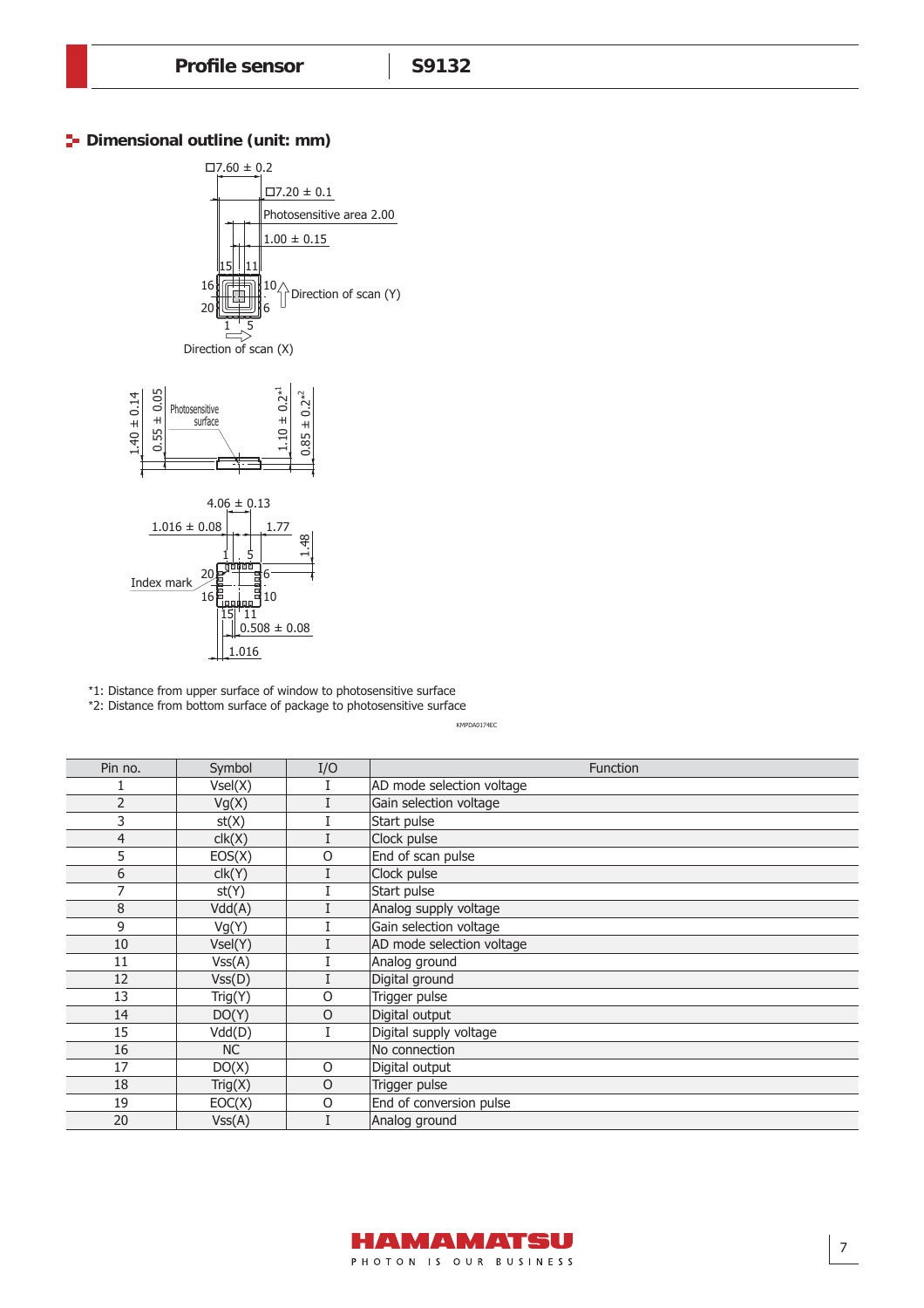Profile sensor mounted on terminal pitch conversion board S9132-01

S9132-01 is a profile sensor mounted on a terminal pitch conversion board having 1-inch (2.54 mm) pitch output terminals.

#### **P**- Dimensional outline (unit: mm)



| Pin no. | Symbol    | I/O     | Function                  |
|---------|-----------|---------|---------------------------|
|         | Vsel(X)   |         | AD mode selection voltage |
| 2       | Vg(X)     |         | Gain selection voltage    |
| 3       | st(X)     |         | Start pulse               |
| 4       | clk(X)    |         | Clock pulse               |
| 5       | EOS(X)    | O       | End of scan pulse         |
| 6       | clk(Y)    |         | Clock pulse               |
|         | st(Y)     |         | Start pulse               |
| 8       | Vdd(A)    |         | Analog supply voltage     |
| 9       | Vg(Y)     |         | Gain selection voltage    |
| 10      | Vsel(Y)   |         | AD mode selection voltage |
| 11      | VSS(A)    |         | Analog ground             |
| 12      | Vss(D)    |         | Digital ground            |
| 13      | Trig(Y)   | $\circ$ | Trigger pulse             |
| 14      | DO(Y)     | $\circ$ | Digital output            |
| 15      | Vdd(D)    | T       | Digital supply voltage    |
| 16      | <b>NC</b> |         | No connection             |
| 17      | DO(X)     | $\circ$ | Digital output            |
| 18      | Trig(X)   | $\circ$ | Trigger pulse             |
| 19      | EOC(X)    | $\circ$ | End of conversion pulse   |
| 20      | VSS(A)    |         | Analog ground             |

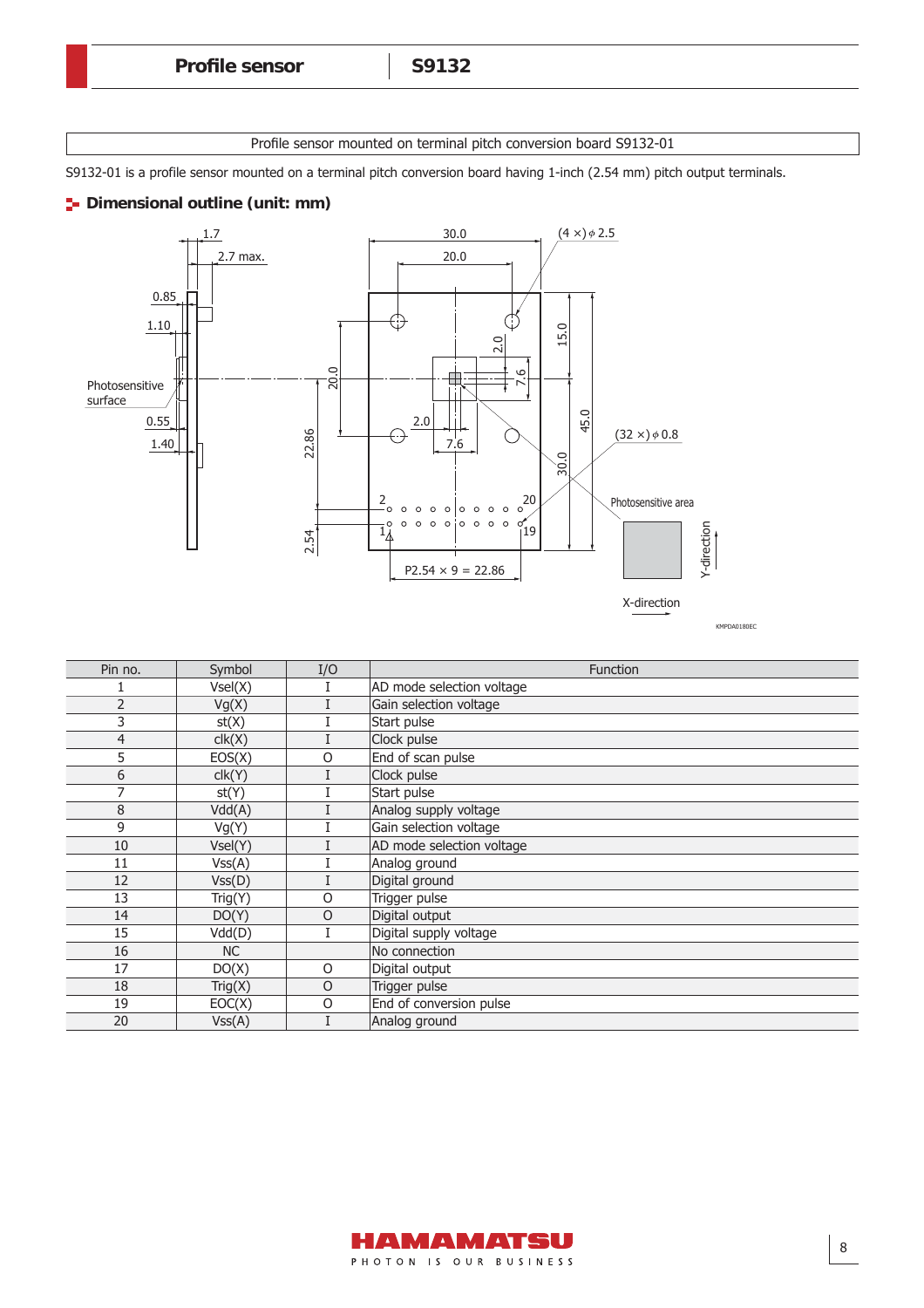#### **Precautions**

(1) Electrostatic countermeasures

This device has a built-in protection circuit against static electrical charges. However, to prevent destroying the device with electrostatic charges, take countermeasures such as grounding yourself, the workbench and tools to prevent static discharges. Also protect this device from surge voltages which might be caused by peripheral equipment.

(2) Incident window

If dust or dirt gets on the light incident window, it will show up as black blemishes on the image. When cleaning, avoid rubbing the window surface with dry cloth or dry cotton swab, since doing so may generate static electricity. Use soft cloth, paper or a cotton swab moistened with alcohol to wipe dust and dirt off the window surface. Then blow compressed air onto the window surface so that no spot or stain remains.

(3) Soldering by hand

To prevent damaging the device during soldering, take precautions to prevent excessive soldering temperatures and times. Soldering should be performed within 5 seconds at a soldering temperature below 260 °C.

(4) Reflow soldering

Soldering conditions may differ depending on the board size, reflow furnace, etc. Check the conditions before soldering. A sudden temperature rise and cooling may be the cause of trouble, so make sure that the temperature change is within 4 °C per second. The bonding portion between the ceramic base and the glass may discolor after reflow soldering, but this has no adverse effects on the hermetic sealing of the product.

(5) UV exposure

This product is not designed to prevent deterioration of characteristics caused by UV exposure, so do not expose it to UV light.

#### **F** Recommended temperature profile of reflow soldering (typical example)



HAMAMATSU PHOTON IS OUR BUSINESS